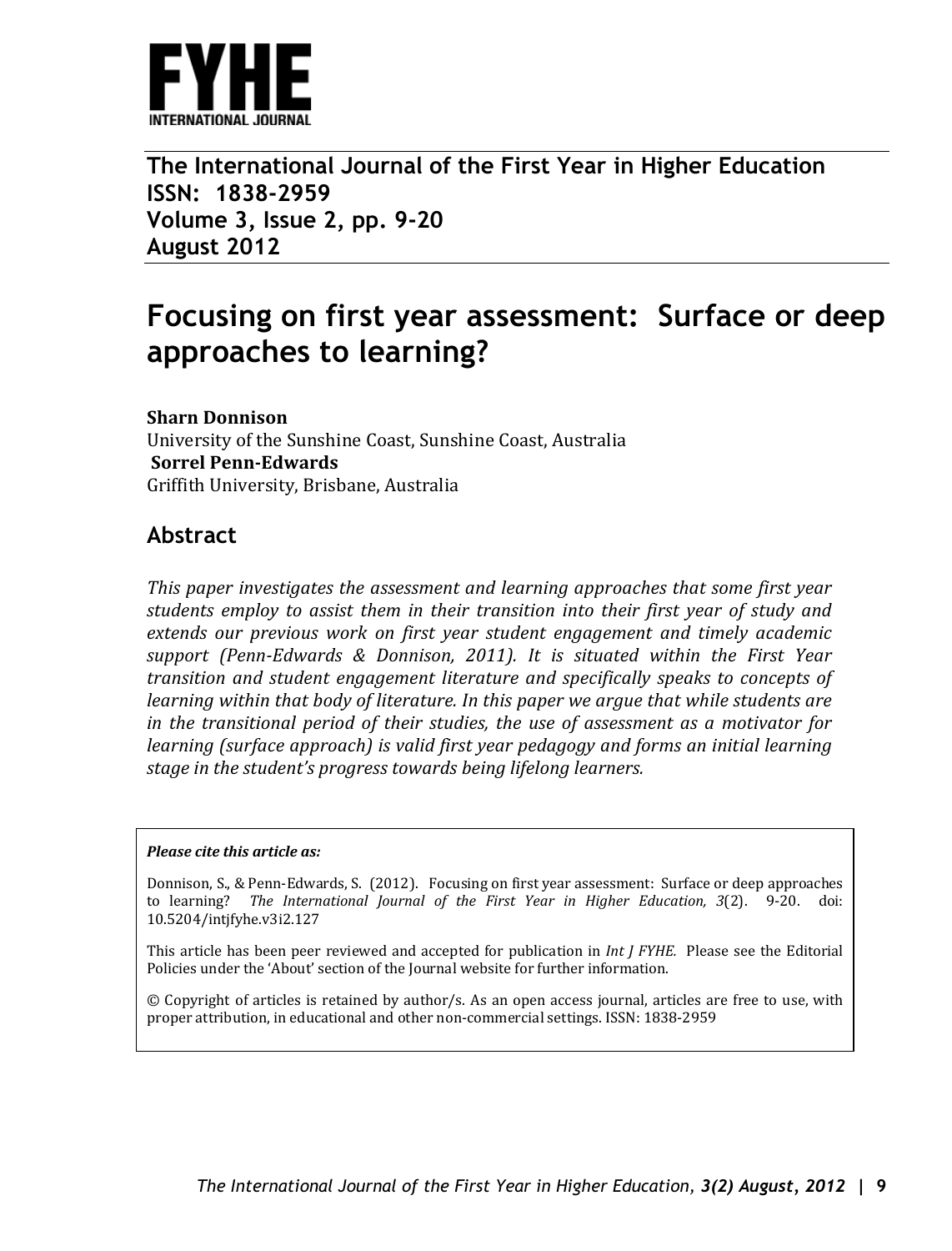## **Introduction**

This paper argues that the "current innovations in university curricula [that] concentrate on shifting students towards deep approaches" to learning (Entwistle & Peterson, 2004, p. 423) may be premature when applied to commencing first year students. We focus on the relationship between first year transition in higher<br>education assessment and student education. approaches to learning to propose that assessment as motivation for learning is a critical stage in the first year transition.

There is an established body of literature on transition and engagement in the first year in higher education (Penn-Edwards, 2010; see also reviews of the literature by Evans, 2000; Harvey, Drew, & Smith, 2006; Kuh, Kinzie, Buckley, Bridges, & Hayek, 2006; Prebble, Hargraves, Leach, Naidoo, Suddaby, & Zepke, 2005). This literature recognises the importance of institutional, academic, and social support for successful student transition and engagement with learning (Masters & Donnison, 2010; Wingate, 2007). It also notes that successful engagement with learning is dependent upon students dealing with new<br>academic requirements and an requirements understanding that a range of social, economic, and physical factors may impact on their successful transition (Tinto, 1993).

There is some research focusing specifically on learning in the transition period into higher education (Burton, Taylor, Dowling, & Lawrence, 2009), although it is scant. Most transition and learning literature focuses more generally on the importance of engagement with learning for successful student transition (Kuh, 2003). More specific issues about approaches to learning in the transition period, timing and provision of teaching to facilitate deeper learning, and assessing student learning is under-researched. This paper addresses this area of need.

## **Learning approaches in higher education**

The literature on learning in higher education, in general, is premised on a belief that higher education is about students undergoing conceptual change (Biggs & Tang, 2007; Entwistle & Peterson, 2004; Gamache, 2002) and learning how to learn (Wingate, 2007). Learning to learn in higher education is said to occur in two areas: understanding learning processes and becoming an autonomous learner; and understanding discipline knowledge and becoming competent in constructing that knowledge (Wingate, 2007, p. 394). Essentially, these two areas describe a deep approach to learning. Marton, Säljö, and Svensson in the 1970s (Entwistle & Peterson, 2004) were the first to categorise approaches to learning as *surface* or *deep*; a recent addition to this field of study includes a *strategic* approach to learning, or more accurately, to study (Entwistle & Peterson, 2004).

## *Surface approach to learning*

The surface approach to learning is about achieving course requirements with the minimum of effort, "the terms 'cutting corners', and 'sweeping under the carpet' convey the idea: the job appears to have been done properly when it hasn't" (Biggs & Tang, 2007, p. 22). Early descriptions of surface learning highlighted reproduction of content (rote learning) rather than<br>seeking meaning. Refining these meaning.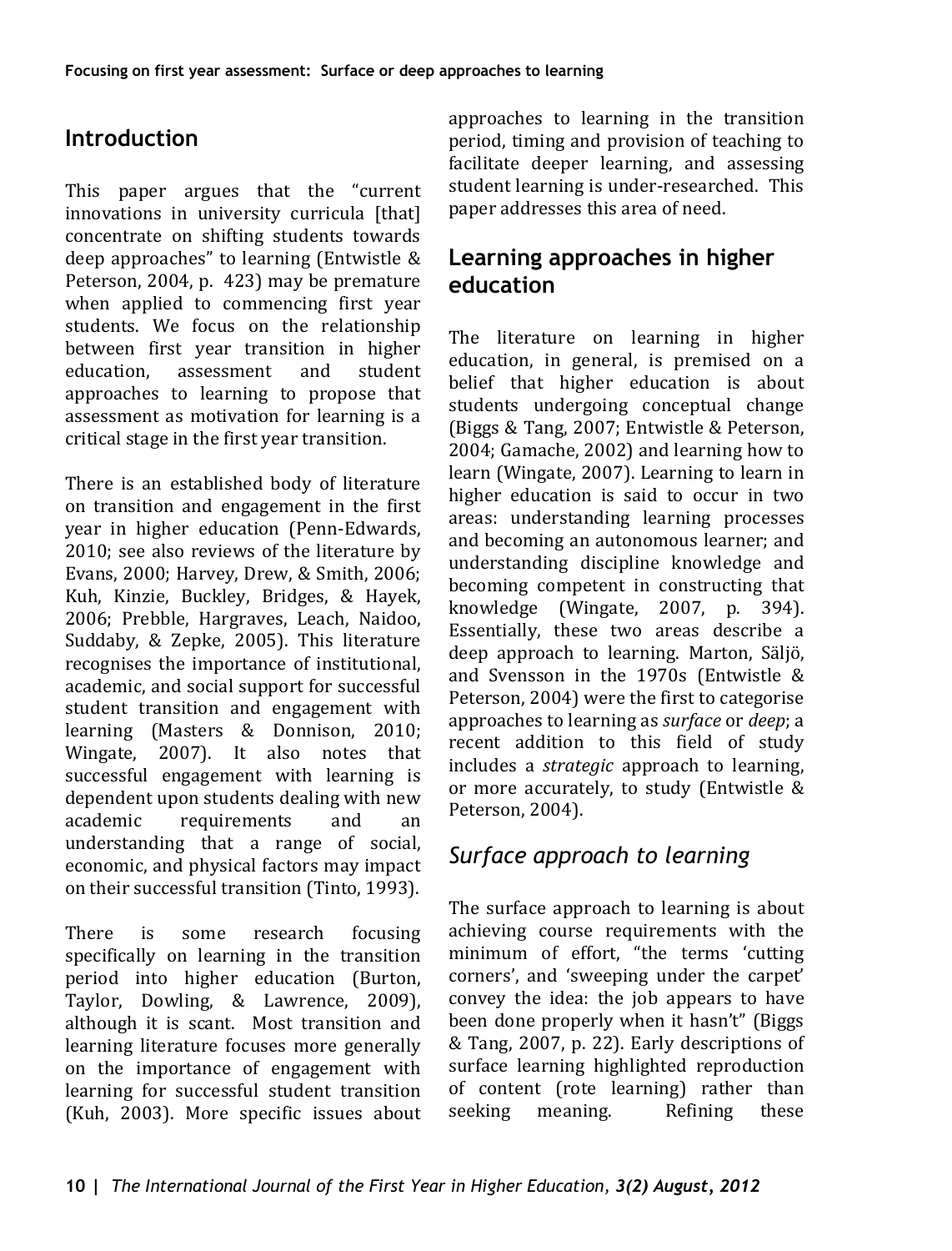descriptions, Entwistle and Peterson (2004) describe the surface approach as treating the course as unrelated bits of knowledge, routinely memorising facts and carrying out procedures, focusing narrowly on the minimum syllabus requirements, seeing little value or meaning in either course or set tasks, studying without reflecting on either purpose or strategy, and feeling undue pressure and anxiety about work (p. 415). Given these characteristics, McCune and Entwistle (2000, p. 2) propose that it would be more appropriately labelled as the *Surface Apathetic Approach* as it is essentially characterised by lack of understanding and purpose, syllabus dependency, and a fear of failure.

Surface approaches to learning are considered, in the main, to be ineffectual and commonly associated with poor academic performance. However, some surface approaches to learning such as memorisation are seen as having a place in certain areas of study such as languages, mathematics, and the sciences (Biggs & Tang, 2007; Chan, 2004; Entwistle & Peterson, 2004) and, as Ryan and Louie (2007) suggest, can be a precursor to deeper learning in these areas.

Many first year students, regardless of their area of study, adopt surface approaches to learning. Wingate (2007) explains that this is because they arrive "with epistemological beliefs that stem from their previous learning experience at school; [and] they see learning as the 'passive absorption' of external knowledge that is owned by authorities such as their tutors or their textbooks" (p. 395). Commencing school leavers are more likely to adopt surface approaches to learning than mature age students and a surface approach to learning was found to

correlate with lower grade point averages over the first semester of study (Burton et al., 2009, p. 72).

## *Deep approach to learning*

A deep approach to learning is a "complex personal development process involving the change of perceptions, learning habits and epistemological beliefs" (Wingate, 2007, p. 395). It is also about meaningful engagement in tasks, focusing on underlying meanings, main ideas, themes and principles, refining ideas, using evidence and applying that knowledge across contexts (Biggs & Tang, 2007; McCune & Entwistle, 2000).

The terms "first year student" and "deep learning" are not necessarily contradictory. Some first year students use a deep approach to learning although this is limited by their inexperience (McCune & Entwistle, 2000); incapacity to "go beyond basic understandings of the course material" (p. 5); inability to show all characteristics associated with deep learning, to engage in deep learning continuously or to consistently engage even within a specific task (p. 13); and they show little development of their deep approach to learning over the year (p. 6).

## *Strategic approach to studying*

A strategic approach to studying is also referred to as an *achieving* approach (Biggs & Tang, 2007) and is about "putting effort into organised studying" (Entwistle & Peterson, 2004, p. 415) with an intention of fulfilling assessment requirements while enhancing self esteem through competition (Burton et al., 2009). It is characterised by organised study, time management, time management.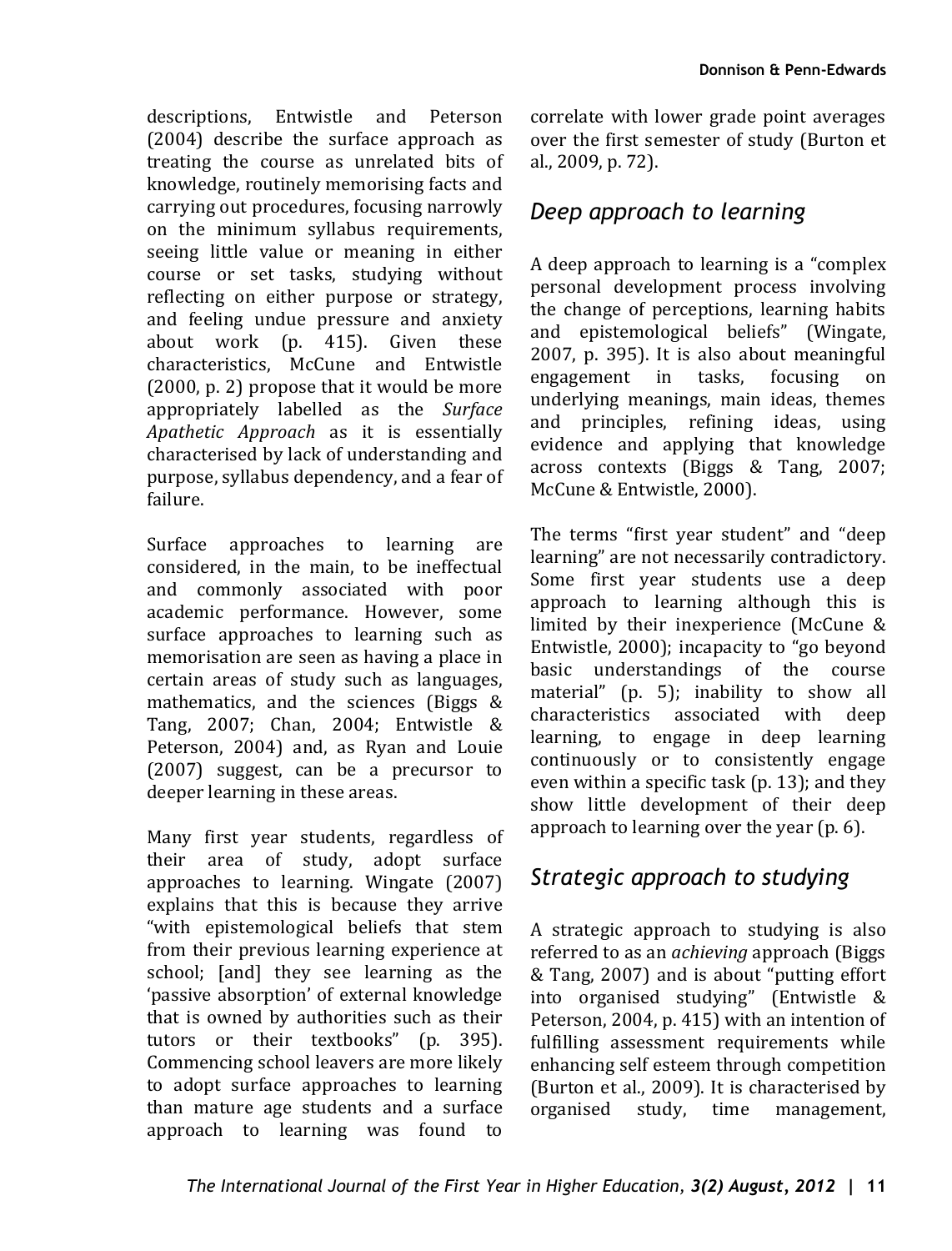students monitoring their own<br>effectiveness and motivation for effectiveness achievement (McCune & Entwistle, 2000).

The literature on learning in higher education concludes that apart from obvious exceptions where rote-learning is needed (Biggs & Tang, 2007; Chan, 2004; Entwistle & Peterson, 2004), deep learning is preferable. However, paradoxically, the research literature also indicates that first year students, whether using a surface approach or a deep approach to learning, adopt certain surface strategies to studying and require academic intervention (Biggs, 1990). Biggs (1990), studying second language learners, suggests that using survival strategies "cut[s] across the notions of surface and deep [strategies]" (p. 25) and students using these might actually "bypass the usual approaches to learning" (p. 27). Chan (2004) argues that some surface strategies, for example memorisation, "can be used to deepen and develop understanding" (p. 14) and that students can adopt "an approach which combines aspects of both deep and surface learning" (p. 14) citing Kember and Gow (1990) who explained this as a "survival strategy to learn - with understanding, but highly focused and selectively, in order to be able to cope" (p. 14). Simpson (2003) concurs, suggesting that for a "complete education" we should aim for a balance between "survival" and "fulfilment" (p. 102). That is, there is a place in higher education for a surface approach to learning.

## **The study**

In a previous study, we proposed a model *The Cycle of Academic Support Engagement in Higher Education* (Penn-Edwards & Donnison, 2011) as part of a proposal of

first year student engagement stages. The model was informed by survey and interview data that indicated that student engagement with academic resources and services was predominately led by assessment submission, for example, as *early engagement* upon receiving a description of the task in the course outline; or as *crisis-response engagement*, preparing at the last minute. Further, poor results at the individual assignment level, course, semester, or year level also prompted active student engagement.

Our engagement model demonstrated that first year students operate in a cycle of engagement prioritised by study unit needs (preparation, activities, and assessment) rather than semester or year programs. It is a personalised cycle where a student might simultaneously engage at different levels for different course requirements, reengaging as they feel necessary. For instance, a student may be at a pre- or early engagement point with one course but at a crisis-response engagement point with another course.

To test our engagement model, we conducted focus group interviews with first year primary preservice teachers on a regional campus of a metropolitan Australian university. One male and 13 females were involved in small focus groups (two or three students), which lasted for approximately 1 hour. The male<br>to female ratio in the program is female ratio in the program is<br>roximately  $1$  to  $10$  which is approximately representative of the participant pool.

Data collected in this current study focused on students' identification of critical points in their first semester and their adoption of learning strategies at these critical points. Interviews were conducted at the end of first semester after students had received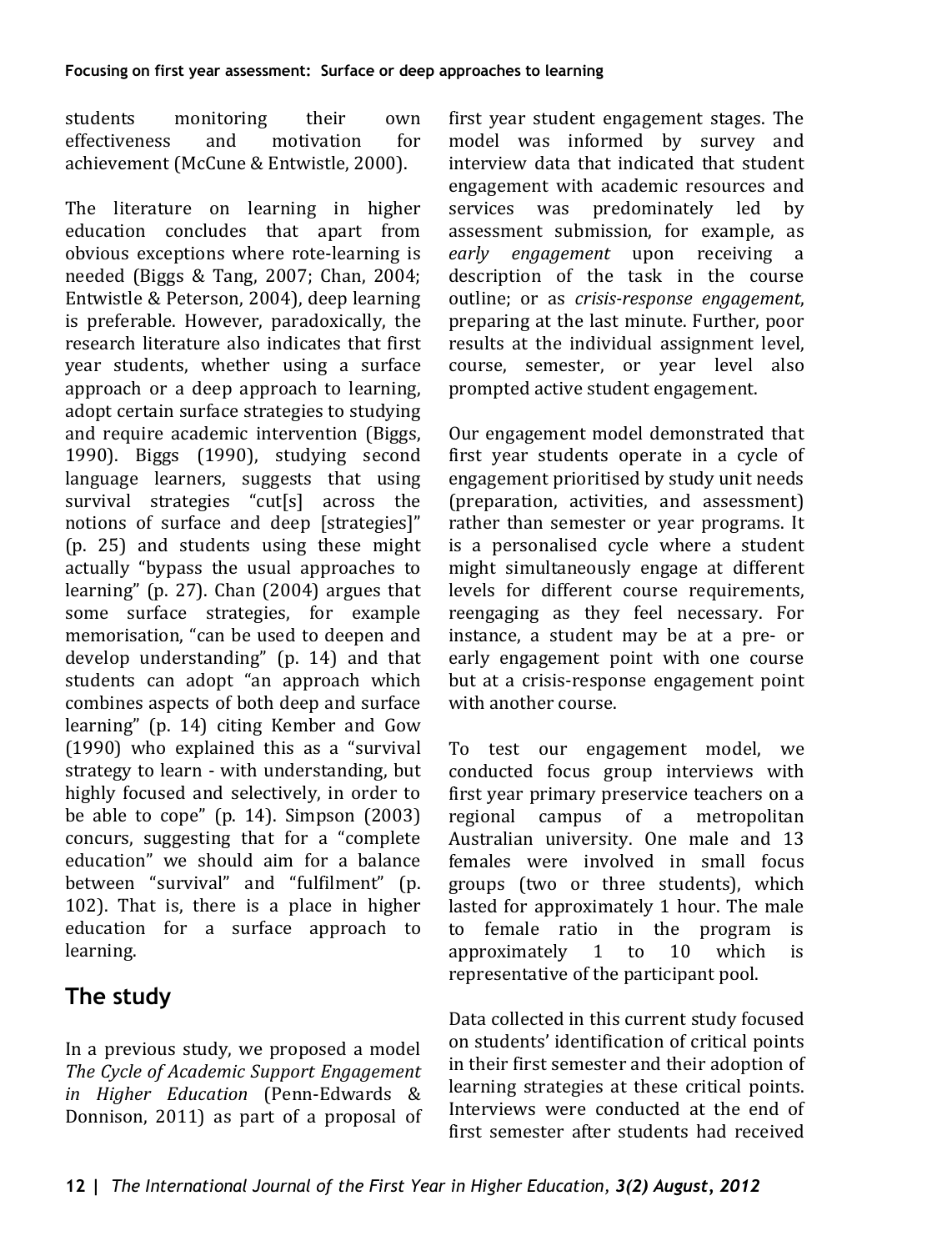Semester 1 results. Data were coded using Nvivo 8 where categories and themes were identified and each student de-identifed. Aliases are used in this paper.

In the semi-structured interviews, the small focus groups were asked to discuss their preparation and presentation of assignments undertaken in four first semester core courses — a small group<br>oral presentation on teaching and presentation on assessment practices, a scaffolded essay reflecting on their own acquisition of language, a digital portfolio for an ICT course, and a content exam in language and literacy—as well as significant or critical points in their first semester of study at university. They were then shown *The Cycle of Academic Support Engagement in Higher Education* model (Penn-Edwards & Donnison, 2011) charting the different stages of engagement and asked to comment and elaborate. Although the transcripts provided rich data on a number of topics, the area of interest for this report is the students' perceptions of learning and the role of course material in this process. Three themes related to student concepts of learning were identified; assessment and critical academic points, the relationship between learning and assessment, and learning support and assessment.

## **Data presentation**

### *Assessment and critical academic points*

In the previous study, we proposed that there are critical academic points in first year students' first semester of study and that these critical points were tied to assessment (Penn-Edwards & Donnison, 2011). The students interviewed in this second study confirmed the previous

findings that critical points were tied to assessment: "critical for me was [sic] the assessments because you needed them to pass …" (Karen) and "[critical points] means assessment to me" (Cindy).

In addition, as this cohort had attended teaching practicums in week 3 of Semester 1, they included this as a critical point in their academic career:

I think your first lot of Prac [is a critical point]. Like when you're actually going out into the school and that's a real decider of whether or not you actually want to be a teacher. I find a lot of the courses we do, like obviously they're helpful, but a lot of people say don't worry about how you feel about your courses, like if you're not coping with them, but as long as you're enjoying Prac and you feel confident in that, you'll be fine. Obviously as long as you pass everything, but I really enjoyed Prac and that really helped me decide oh yeah, I really do want to be doing this. So I think that's really important for a lot of students. (Cindy)

Given the students' concerns about assessment and teaching practicums, it would seem evident that they would value teaching and learning that is applicable to these two concerns. This is apparent in the data where learning is most valued for its applicability to immediate needs.

### *The relationship between learning and assessment*

The link between learning and assessment is such that learning is valued if it facilitates the students' immediate assessment or practicum needs. In the following excerpt, Rose and Sue clearly<br>articulate the relationship between the relationship between learning and assessment: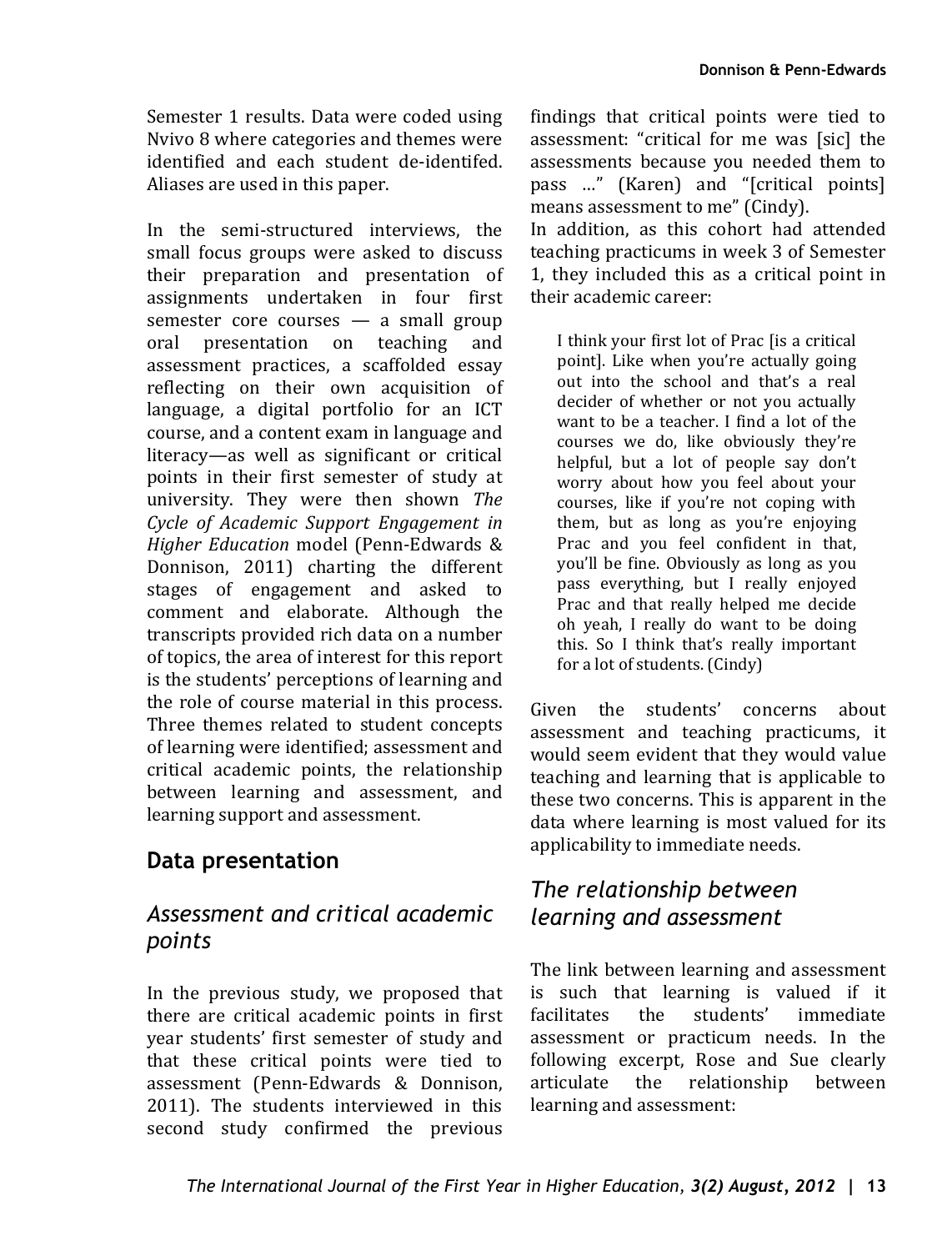And then as the weeks went on it was more like focusing on OK you've got to get to know this stuff so you can pass your exams. So that was pretty much the focus. (Rose)

You're certainly more conscious of the information in a course knowing you've got an exam and having to re-fresh yourself on that at the end of the semester. I certainly feel confident about running records now whereas if it wasn't in an exam would I perhaps have taken that same interest in it? Perhaps not. (Sue)

Learning is also valued if it is related to practicum and the student's perceived future professional role. This is evident in the following where Anne believes that she has learnt more through her teaching practicum than at university and that the purpose of learning at University is to gain a degree, its relevance to teaching, at this point in time, being vague:

This is probably completely off the track but I learned a lot more on our Practicum, through that Practicum, than I have through lectures and tutes, everything. I learned a lot more from actually teaching than from anything else . . . Well for me the most important parts of each semester were the, easily in my mind, the Pracs. As I said before I don't really care about the exams until the end when they're there, but the Pracs that's what we're going to be doing after we finish the course, so that's what we're actually learning to do. That's why I don't understand why we don't have more of them. But to me that's the most important part. We're learning to actually be teachers and we're getting the experience to be teachers. (Anne)

Anne's belief about the purpose of learning is common. Learning that does not relate to assessment or future professional needs is not highly valued; this especially applies to learning to learn or learning for learning's sake. The following excerpt exemplifies this belief. Students do not value learning a new computer program as it does not appear to have any relevance to current assessment:

During our tute time they were teaching us how to use stuff like Movie Maker and this weird sound thing, which personally I didn't see as relevant because we had this huge assessment to do and they were more concerned with teaching us how to use stupid programs. (Susan)

That's how it was – it was literally playing around with things like 'Movie Maker' and just taking photos and cropping them – which didn't essentially seem relevant to the assignments that we were doing. (Helen)

. . . I still don't think it was a necessary thing to do. I don't know what how I am going to benefit from using it. (Cindy)

Interestingly, the main aim of this course is to develop generic skills for teaching 21st century learners and computer skills are critical for completion of assessments in second semester; neither of which are clear to the students.

The data also revealed that students value learning support and particularly learning support that assisted them to complete assessments. They were also clear about the type of support and when that support should be available.

#### *Learning support and assessment*

The students value learning support when it clearly assists them to complete current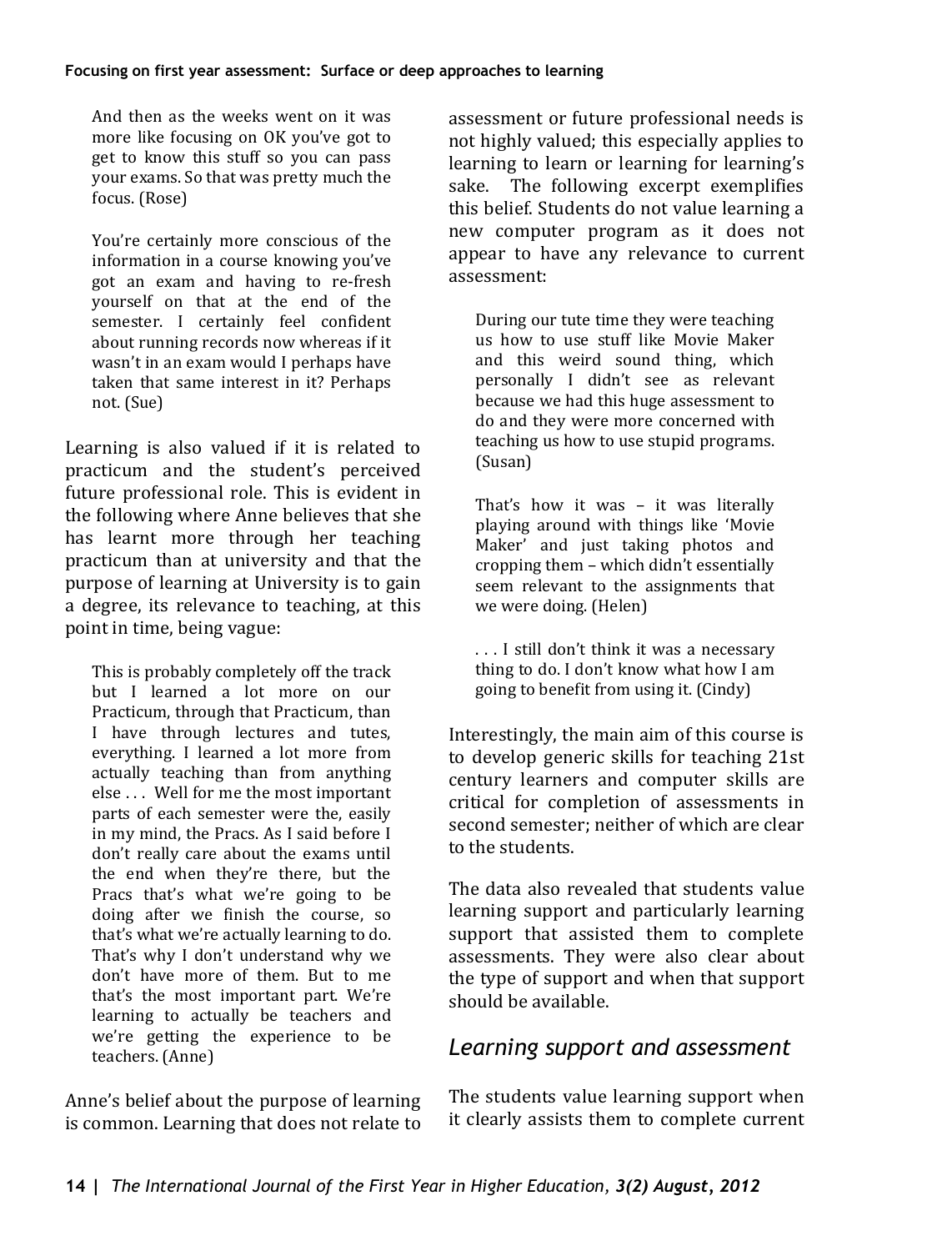assessment rather than as an aid to engagement in learning. This is particularly evident in Susan's comment where she values tutorials that focus on completing the assessment.

Learning Theories was all about the assignment and how to write it and what was expected and where to find the information and what they wanted written and how to write it and how it all fits together. But we actually got time to write it and to ask questions and could get one-on-one help. That's the first tute I've ever been to where I felt like it was worthwhile. (Susan)

The students recognise that scaffolded, appropriate and timely learning support for assessment is important for their academic success. This is evident in the<br>following where Vicky notes that where Vicky notes scaffolding and the timing of learning support is critical:

At the start they really, really look after you make you feel so welcome, happy as anything. They go through things clearly and then I think it kind of drops off and obviously it's because we're expected to know . . . So at the start it was so clear and we were being daily fed. . . I'd also add Semester 2 is quite an anticipation. There's such a big gap of holidays and it feels like you haven't even been to university and you come back and you've forgotten a lot of things and that's why I think they need refreshers on everything. It's like it hasn't really happened – and as first years I feel like we've been at uni for a couple of weeks. (Vicki)

The data show that students are assessment-driven and that they value teaching and learning and learning support that facilitates their successful completion of assessments and field experience. These

data support and reinforce findings of our<br>previous study (Penn-Edwards & (Penn-Edwards Donnison, 2011) that investigated the provision of timely and individualised learning support in their first year of higher education; that students equate critical points in the first semester with assessment. That students are assessmentdriven is not new. However, conversations around the relationship between learning and assessment in the transition period namely, the role of assessment in first year learning and the role of surface learning in the transitional first year experience<br>period—are lacking. The following period—are lacking. The following discussion considers these relationships.

### **Discussion**

Assessment in higher education is often regarded as distinct from teaching and learning where "it is seen as something tacked on, punitive, discriminatory, and alltoo-rarely designed to help students to come to grips with their own learning processes, their own understandings, their own strengths and weaknesses" (Candy, Crebert & O'Leary, 1994, p. 149). Most commonly, assessment in first year is summative and used to assess how much students have learnt or what they have learned (Biggs & Tang, 2007). It is less commonly viewed as integral to teaching and learning, especially in terms of being essential scaffolding for ongoing learning or learning-to-learn (Candy et al.). This is partially because of a preoccupation with measurable outcomes in higher education (Biggs & Tang). A learning-to-learn approach moves away from a Biggs and Tang tangible and measureable (hard) outcomes approach to intellectual and skill development by advocating for soft outcomes or outcomes that focus on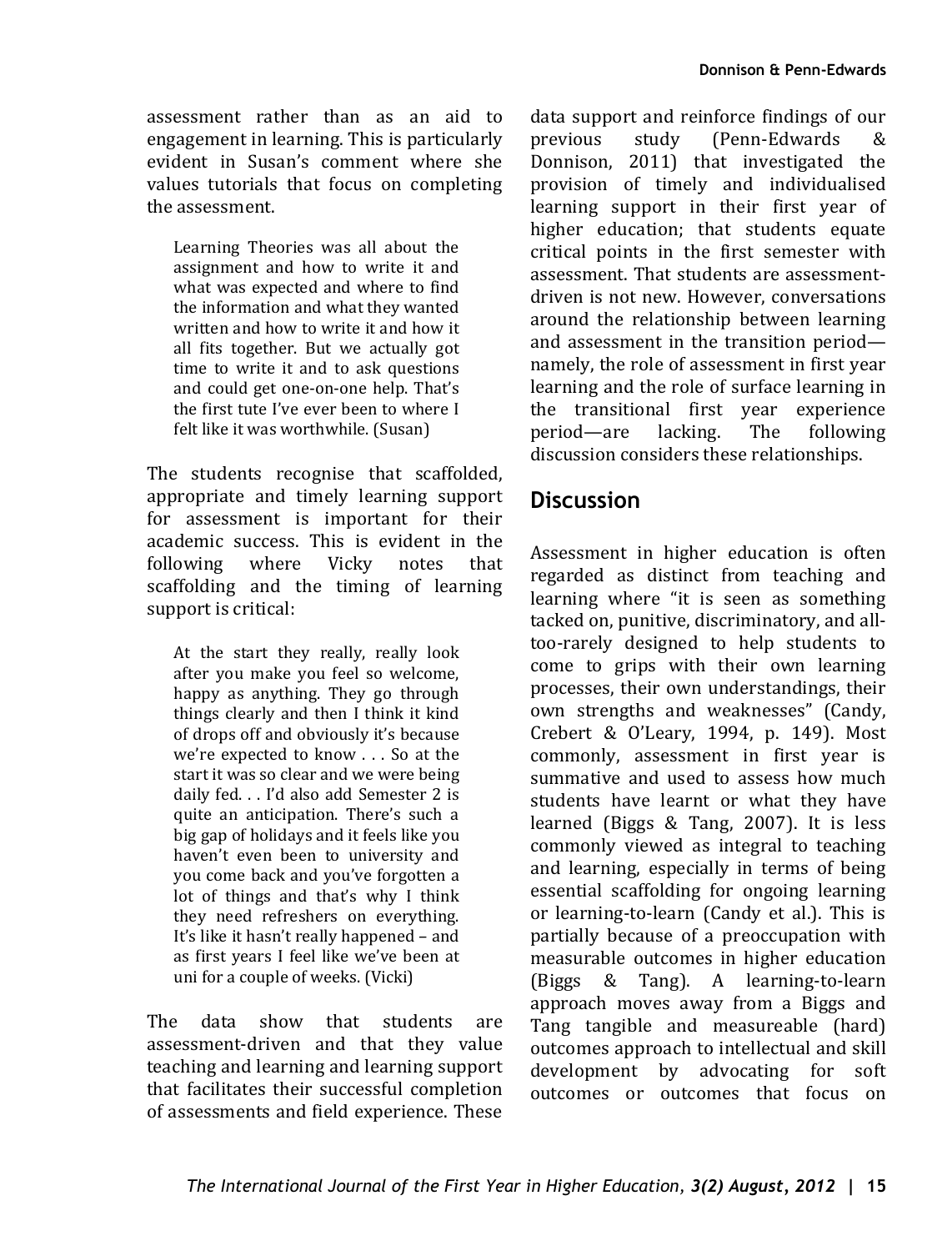developmental stages (Zepke & Leach, 2010) as an ongoing process of learning.

Unfortunately, institutional assessment practices often discourage soft outcomes or learning-to-learn. This is partially due to wider institutional requirements that encourage assessment-driven curricula as academic staff workloads increase while<br>face-to-face class time number of face-to-face class time, number of assessment items, and marking time constantly diminish. The drive to lessen the number of Pass/Fail courses and remove zero-weighted experiential courses, such as learning support courses, impacts on the types and motivations for assessment and arguably leads academics to focus on teaching to measurable outcomes and students to focus on "learning for the test."

We know from our data, wider reading, and personal experience that first year students' motivation for learning is assessment-driven. The discourse around motivation for preferred higher education learning favours intrinsic motivation, characteristic of a deep approach to learning, where the student engages in learning for interest or learning sake (Kyndt, Dochy, Struyven, & Cascallar, 2011). Extrinsic motivation, such as being<br>assessment-driven. is less desired assessment-driven. academically as it is associated with a surface approach to learning (Biggs & Tang, 2007; Entwistle & Peterson, 2004). Assessment-driven surface approaches to learning have been somewhat demonised in teaching and learning. Biggs and Tang argue that surface approaches to learning<br>should be discouraged and deeper discouraged approaches encouraged. However, we question whether such a belief supports best practice in the transitional first year to higher education.

While acknowledging the academic. intellectual, and developmental value of deep approaches to learning, we propose that there is a need to rethink how we understand surface and deep approaches to learning in the first year in higher education particularly in terms of the valued goals of higher education and the role that assessment can play in achieving those goals.

Firstly, we suggest that there is a need to reframe how we understand surface approaches to learning in the first year of study. Arguably, one of the purposes of undergraduate education is to develop students' lifelong learning skills and attitudes (Candy et al., 1994) and to progress them towards deeper approaches to learning. Kift (2009) argues that the first year "should be designed to be consistent and explicit in assisting students' transition from their previous experience to the nature of learning in higher education and learning in their discipline as part of their lifelong learning" (p. 1). To expect first year students to *consistently* engage with deep learning is unreasonable. As indicated in our previous study, students move between deep and surface approaches to learning dependent on critical points in their transitional year that are tied to assessment (Penn-Edwards & Donnison, 2011). We propose that, rather than being demonised, surface learning should be considered a necessary and critical initial phase in a cycle of learning in higher education. How first year courses can best achieve this with first year students and academically justify their program of study directs our ongoing research.

Secondly, we suggest that there is a need to reconsider how we view assessment in the first year. If, as our data suggests, students<br>engage with learning because of learning because of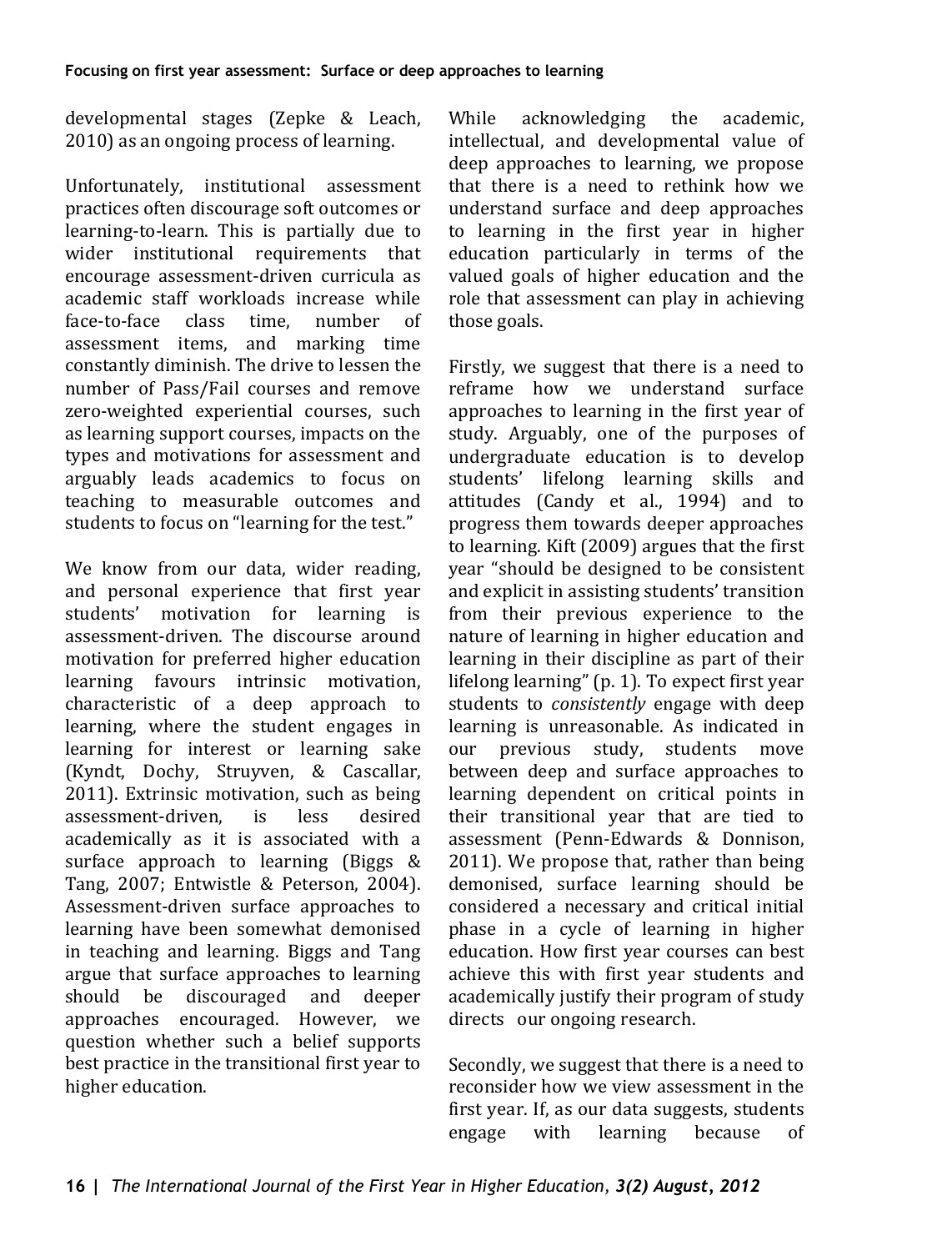assessment demands then using assessment to leverage learning (Rawson, 2000) would seem appropriate. Rather than be seen as determining student achievement against hard outcomes, we argue that assessment practices in the first year can be an effective pedagogic strategy in moving students from an initial instrumentalist approach to learning to developing the attributes of a lifelong learner. This would mean focusing, as Zepke and Leach (2010) maintain, on *soft outcomes* as a bridge towards posttransitional deep learning. Such an approach, where assessment is used as scaffolding, is especially important in the transition period as a foundation to learning to learn and yet is relatively rare in an Australian higher education context. To facilitate this, it is necessary to consider teacher practices and how learning is structured, valued and presented within the students' first year of study.

Finally, we argue that there is a need to make their learning processes transparent to first year students. Much of the research on first year students is conducted on them but not disseminated back to them. In a forthcoming paper (Donnison & Penn-Edwards, 2012), we argue for enabling first year students by giving them a language with which to talk about their experiences. Part of this is educating first year students on what is learning, how to be autonomous learners, phases of learning and the relationship between learning and assessment. Ideally, this understanding gives meaning to the students' learning and improves their understanding of the purposes for assessment and its role in their ongoing learning.

Our combined 38 years of higher education teaching experience suggests that more first year students withdraw from studies

because of failure in assessment than because they fail to engage at a deeper level. Persisting students have found strategies which allow them to pass<br>assessment items - from studies assessment mentioned in this paper this appears to be a mix of strategically applied surface and deep learning. We suggest that persistence (Kuh, Cruce, Shoup, Kinzie & Gonyea, 2008), or *staying the course* through the transitional first year, be accepted as a priority for first year in higher education<br>and that assessment-driven surface that assessment-driven learning be seen as having a valuable role in this.

#### **References**

- Biggs, J. (1990). Effects of language medium of instruction on approaches to learning. *Educational Research Journal, 5*, 18-28. Retrieved from http://www.fed.cuhk.edu.hk/en/erj/
- Biggs, J., & Tang, C. (2007). *Teaching for quality learning at university (3rd ed.).* Berkshire, UK: Oxford University Press.
- Burton, L., Taylor, J., Dowling, D., & Lawrence, J. (2009). Learning approaches, personality and concepts of knowledge of first-year students: Mature-age versus school leavers. *Studies in*  $In novation$ *Development, 6*(1), 65-81. Retrieved from http://sleid.cqu.edu.au/
- Candy, P., Crebert, G., & O'Leary, J. (1994). *Developing lifelong learners through undergraduate education.* Canberra, Australia: National Board of Employment, Education and Training: Australian Government Publishing Service.
- Chan, C. (2004). *Medium of instruction and students' learning approaches in the subject economics at the post-secondary level*. Master of Education Thesis. Hong Kong. Retrieved from [http://sunzi.lib.hku.hk/hkuto/record/B3196](http://sunzi.lib.hku.hk/hkuto/record/B31963614) [3614](http://sunzi.lib.hku.hk/hkuto/record/B31963614)
- Donnison, S., & Penn-Edwards, S. (2012). *Reflecting on the first year experience in higher education through metaphoric language.* Manuscript in preparation.
- Entwistle, N., & Peterson, E. (2004). Conceptions of learning and knowledge in higher education: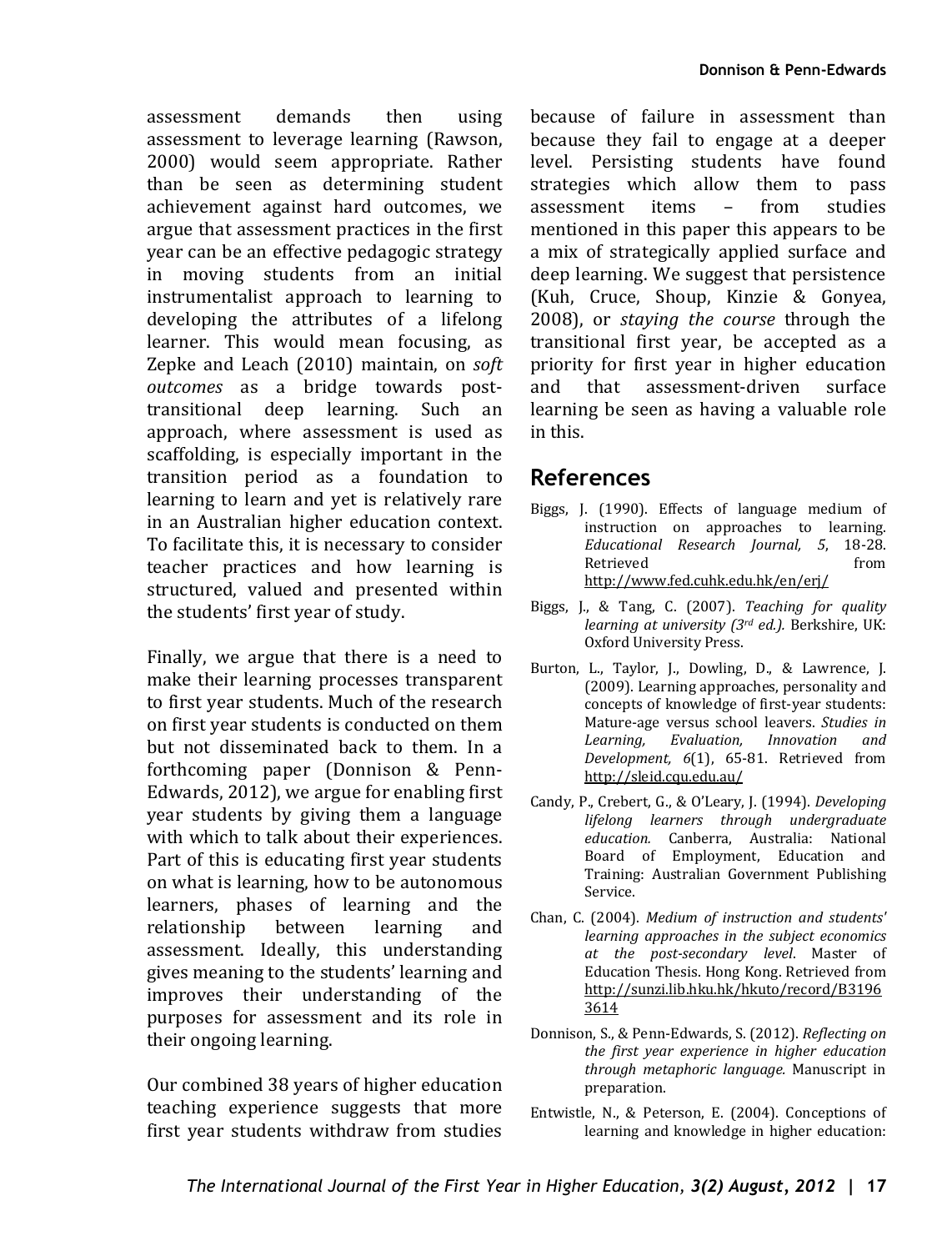Relationships with study behaviour and<br>influences of learning environments. of learning *International Journal of Educational Research*, *41*, 407-428. Retrieved from http://www.elsevier.com/wps/find/journald escription.cws home/491/description

- Evans, M. (2000). Planning for the transition to tertiary study: A literature review. *Journal of Institutional Research, 9*(1), 35-45. Retrieved from http://www.ulster.ac.uk/star/resources/liter ature\_transition.pdf
- Gamache, P. (2002). University students as creators of personal knowledge: An alternative An alternative epistemological view, *Teaching in Higher Education*. 10.1080/13562510220144789
- Harvey, L., Drew, S., & Smith, M. (2006). *The first-year experience: A review of literature for the Higher Education Academy*. York, UK: The Higher Education Academy.
- Kift, S. (2009). *First year curriculum principles: Articulating a transition pedagogy*. Retrieved from http://tls.vu.edu.au/portal/site/trans/Resour ces/KiftTransitonPedagogySixPrinciples\_16N ov09.pdf
- Kuh, G. (2003). What we're learning about student engagement from NSSE: Benchmarks for effective educational practices. *Change: The Magazine of Higher Learning, 35*(2), 24-32. doi: 10.1080/00091380309604090
- Kuh, G., Cruce, T., Shoup, R., Kinzie, J., & Gonyea, R. (2008). Unmasking the effects of student engagement on first-year college grades and persistence. *Journal of Higher Education, 79*(5), 540-563. doi: 10.1353/jhe.0.0019
- Kuh, G., Kinzie, J., Buckley, J., Bridges, B., & Hayek, J. (2006). *What matters to student success: A review of the literature. Commissioned report for the National Symposium on Postsecondary Student Success: Spearheading a dialog on student success.* Washington, DC: National Postsecondary Education Cooperative.
- Kyndt, E., Dochy, F., Struyven, K., & Cascallar, E. (2011). The direct and indirect effect of motivation for learning on students' motivation for learning on students'<br>approaches to learning through the learning through the perceptions of workload and task complexity. *Higher Education Research & Development, 30*(2), 135-150. doi: 10.1080/07294360.2010.501329
- Masters, J., & Donnison, S. (2010). First year transition in teacher education: The pod experience. *Australian Journal of Teacher Education, 35*(2), 87-98.
- McCune, V., & Entwistle, N. (2000, August-September). *The deep approach to learning: Analytic abstraction and idiosyncratic development*. Paper presented at the Innovations in Higher Education Conference, Helsinki, Finland. Retrieved from http://www.etl.tla.ed.ac.uk/docs/mccune200 0.pdf
- Penn-Edwards, S. (2010). *An overview of the literature of the First Year Experience in Australian higher education 2000 – 2010: Defining attrition, reviewing solutions and planning for improved retention.* Australian College of Educators Occasional Paper No. 14. Brisbane, Australia: Australian College of Educators.
- Penn-Edwards, S., & Donnison, S. (2011). Engaging with higher education academic support: A first year student teacher transition model. *European Journal of Education, 46*(4), 566- 580. doi: 10.1111/j.1465- 3435.2011.01501.x
- Prebble, T., Hargraves, H., Leach, L., Naidoo, K., Suddaby, G., & Zepke, N. (2005). *Impact of student support services and academic development programmes on student outcomes in undergraduate tertiary study: A synthesis of the research.* Report to the New Zealand Ministry of Education. Massey University College of Education. Retrieved from

http://www.educationcounts.govt.nz/publica tions/tertiary\_education/5519

- Rawson, M. (2000). Learning to learn: More than a skill set. *Studies in Higher Education, 25*(2), 225-238. doi: 10.1080/03075070050051700
- Ryan, J., & Louie, K. (2007). False dichotomy? "Western" and 'Confucian" concepts of scholarship and learning. *Educational Philosophy and Theory, 39*(4), 404-417. doi: 10.1111/j.1469-5812.2007.00347.x
- Simpson, R. (2003). A search for the complete education: Balancing the needs for survival and fulfillment*. Innovative Higher Education, 28*(2), 91-105*.* doi: 10.1023/B:IHIE.0000006288.13507.4b
- Tinto, V. (1993). *Leaving college: Rethinking the causes and cures of student attrition* (2nd ed.)*.* Chicago, IL: University of Chicago Press.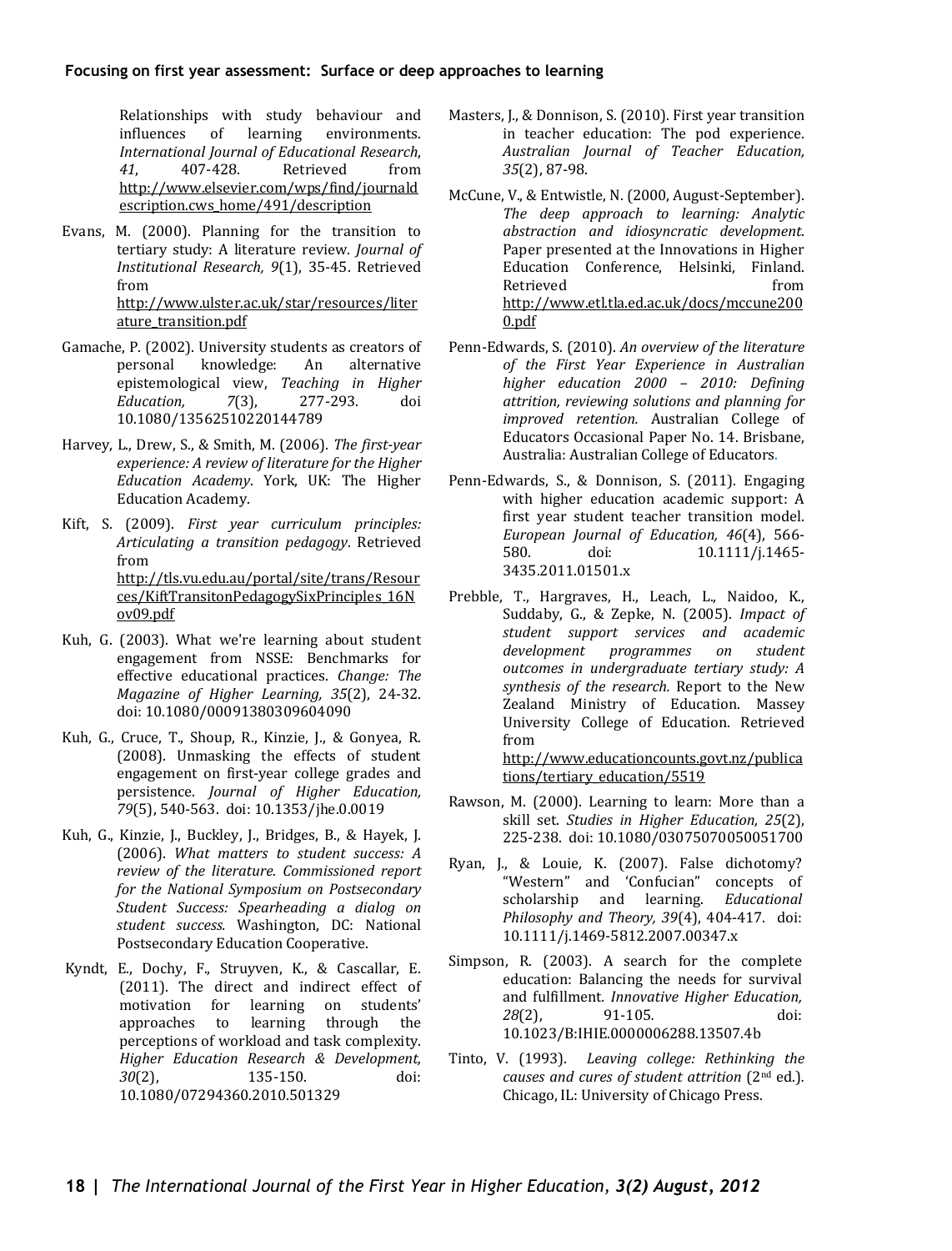- Wingate, U. (2007). A framework for transition: Supporting "learning to learn" in higher education. *Higher Education Quarterly, 61*(3),  $10.1111/j.1468-$ 2273.2007.00361.x
- Zepke, N., & Leach, L. (2010). Beyond hard outcomes: "Soft" outcomes and engagement as student success. *Teaching in Higher Education, 15*(6), 661-673. doi: 10.1080/13562517.2010.522084